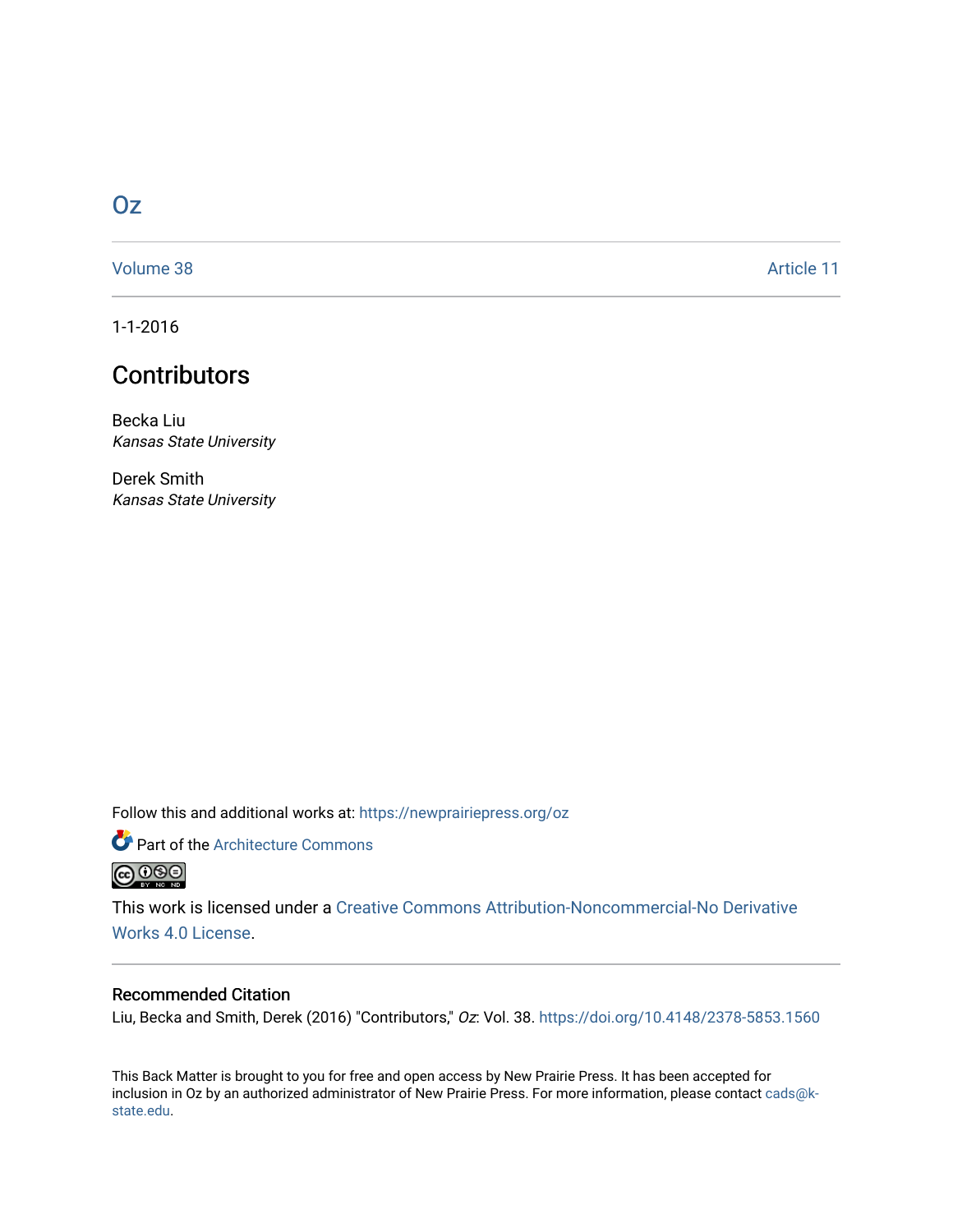## **Contributors**

After working on the O2 Arena, London for Populous Architects, **Shayjay Bhooshan** joined **Zaha Hadid Architects** in 2007. He specializes in the conception and production of architecture from theoretical discourses to manufacturing technologies. An expert in computation, he also has specialized knowledge in programming, mathematics (especially geometry and optimization methods), and computer-controlled industrial machines including industrial robotics.

Bhooshan completed his Bachelor of Architecture at the Indrapastra Open University in India and his Master of Architecture at the Architectural Association in London in 2006. He then obtained his Master of Philosophy at the University of Bath in 2016 and is now working on his Ph.D at the Swiss Federal Institute of Technology (ETH) in Zurich. His work has been published in magazines such as *Architectural Design,* the *International Association for Shell and Spatial Structure,* and *Simulation for Architecture and Urban Design*.

He is co-founder of CODE, Zaha Hadid Architects' computational design research group.

**Massimiliano Fuksas** was born in Rome in 1944. He graduated in Architecture from the University of Rome, "La Sapienza" in 1969. Since the 1980s he has been one of the main protagonists of the contemporary architectural scene.

From 1994 to 1997 he was a member of the planning commissions in Berlin and Salzburg. In 1998 he was awarded, for his professional career, the "Vitruvio International a la Trayectoria" in Buenos Aires. From 1998 to 2000 he directed the *VII Mostra Internazionale di Architettura di Venezia* entitled "Less Aesthetics, More Ethics." He is the recipient of numerous important prizes and honors including being awarded an honorary fellowship in the American Institute of Architects, and being named Cavaliere di Gran Croce della Repubblica Italiana. His work receives frequent accolades including the Best Transportation Space Award for the Shenzhen Bao'an International Airport (published in this issue).

From 2000 to 2015 he was author of the architecture column, founded by Bruno Zevi, in the Italian news magazine *L'Espress*o and from 2014 to 2015 he was, along with his wife, the author of the "Design" column in the Italian newspaper *La Repubblica*. For years he has dedicated special attention to the study of urban problems in large metropolitan areas.

He has been Visiting Professor at a number of Universities such as Columbia University in New York, the École Spéciale d'Architecture in Paris, the Akademie der Bildenden Künste in Vienna, and the Staatliche Akademie der Bildenden Künste in Stuttgart.

American architect and MacArthur Fellow **Jeanne Gang** is the founding principal of **Studio Gang,** an architecture and urbanism collective located in Chicago and New York. Gang is recognized internationally for a design process that forefronts the relationships between individuals, communities, and environments. Drawing insight from ecological systems, her analytical and creative approach has produced some of today's most compelling design work, including the Nature Boardwalk at Lincoln Park Zoo and Aqua Tower. Gang is currently designing major projects throughout North America, including cultural projects such as the expansion of the American Museum of Natural History; mixed-use towers in San Francisco, New York, and Chicago; and university work including the Campus North Residence Hall at the University of Chicago. Studio Gang was also recently selected to design the new United States Embassy in Brasilia, Brazil. A recipient of the 2013 National Design Award from the Cooper Hewitt Design Museum, Gang was named the 2016 Architect of the Year by *Architectural Review*. Her work has been honored and exhibited widely, including at the Venice Architecture Biennale, the Chicago Architecture Biennial, the Museum of Modern Art, and the Art Institute of Chicago. She is the author of *Reveal and Reverse Effect: Renewing Chicago's Waterways,* which envisions a radically greener future for the Chicago River. An alumna of the University of Illinois at Urbana-Champaign and the Harvard Graduate School of Design, Gang has taught at Harvard, Yale, Princeton, Rice, Columbia, and

IIT, where her studios have focused on materials, cities, and ecologies.

**Corbin Keech** is an architect in Studio Gang's Chicago office, currently engaged in urban, cultural, and institutional projects. Driven by the inherent optimism of building, Keech is interested in how the hybridization of ethnographic studies, formalism, and ecological research can deliver new types of architecture. With Studio Gang, he has worked on the National Aquarium Strategic Master Plan and City Hyde Park, among other projects. He holds a Master of Science in Advanced Architectural Design from Columbia University and a Bachelor of Architecture from Kansas State University.

**Stephen Kieran** and **James Timberlake** are partners at **KieranTimberlake,** an architecture firm internationally recognized for its beautifully crafted, high-performance buildings that are holistically integrated to site, program, and people. Established in Philadelphia in 1984, the firm has produced a diverse body of work for clients drawn to its environmentally ethical approach and innovative design. KieranTimberlake has received numerous design citations including the 2008 Architecture Firm Award from the American Institute of Architects, and the 2010 Cooper-Hewitt National Design Award for Architecture from the Smithsonian Institution.

**Alex Knezo** holds a BSE in Civil Engineering with Architectural Focus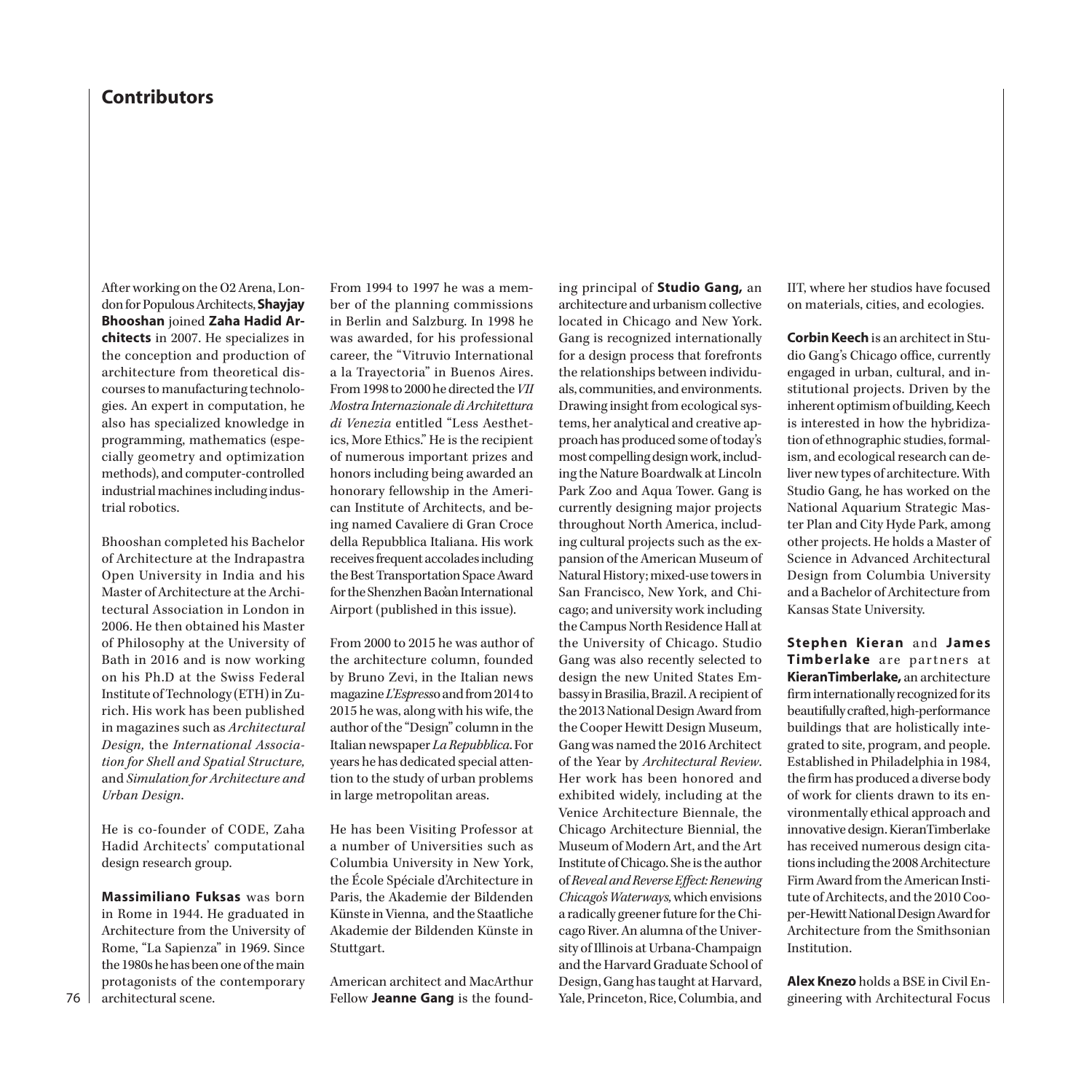from Princeton University. In 2009, he relocated to Tokyo where he found the juxtaposition of design aesthetics, spatial limitations, and strong cultural traditions to celebrate utilitarian and minimalistic elements as well as focus on the future of design. He has recently returned to the United States to pursue design ventures in New York City.

Knezo's design career began at Pritzker Prize-winning Shigeru Ban Architects in Tokyo followed by Steven Holl Architects in New York City. Upon relocation to Tokyo, he joined Noiz Architects where he worked on various parametrically designed architectural and installation projects, as well as taught at the University of Tokyo's Department of Architecture during their Digital Tea House workshop with Columbia University's GSAPP. In 2012, Knezo partnered with Akinori Hamada to create studio\_01, and in 2014 established Knezo Design Studio both of which have focused on interior, product, and graphic design.

**Heath May** is Director of **HKS Laboratory for INtensive Exploration (LINE).** An architect with 11 years of professional experience including commercial, hospitality, sports, and healthcare, he is currently focused on research and development and the application of this research to the built environment. An avid interest in passive solar design encourages a current LINE research initiative into the potential for using software for dynamic

solar design through analysis and implementation of data-driven parameters for optimization of complex facades for daylighting and solar performance. In addition to research, Heath leads a design team responsible for projects including future:GSA, a net-zero renovation solution that earned the 2012 WAN Commercial Building of the Year Award, and he worked as senior designer on Sustainable Urban Living, a winner of the 2010 Chicago Athenaeum Green Good Design Award. In April of 2013, he was named recipient of *Building Design + Construction*'s 40 under 40. May currently serves on the Advisory Board at the PACCAR Technology Institute at the University of North Texas and holds a position on the Executive Committee of the HKS Global Design Council.

**Wolf D. Prix,** was born in 1942 in Vienna. He is co-founder, Design Principal, and CEO of **Coop Himmelb(l)au.** He studied architecture at the Vienna University of Technology, the Architectural Association of London, as well as at the Southern California Institute of Architecture (SCI-Arc) in Los Angeles.

Prix is a member of the Österreichische Bundeskammer der Architekten und Ingenieurkonsulenten; the Bund Deutscher Architekten, Germany; the Royal Institute of British Architects; the Architectural Association Santa Clara, Cuba; and Fellow of the American Institute of Architecture.

Two Universities have conferred upon him the Doctorate Honoris Causa: The Universidad de Palermo, Buenos Aires, Argentina and the "Ion Mincu" University of Architecture and Urbanism, Bucharest, Romania. In 2015 he was awarded an Honorary Diploma of the Architectural Association of London. Over the years he and his firm have received numerous international architecture honors and awards.

**Lola Sheppard** received her Bachelor of Architecture from McGill University and a Master of Architecture from the Harvard Graduate School of Design. She is Associate Professor at the University of Waterloo. Together with Mason White, she founded **Lateral Office** in 2003, an architecture practice operating at the intersection of architecture, landscape, and urbanism. The studio describes its practice process as a commitment to design as a research vehicle to pose and respond to complex, urgent questions in the built environment, engaging in the wider context and climate of a project—social, ecological, or political. Lateral Office pursues research and design work on the role of architecture in remote regions, particularly the North. Recognizing that the challenges for remote inhabitation extend beyond merely more infrastructure or new technologies, Lateral Office's work tests the potential for architecture and infrastructure to be geographically scalable, environmentally adaptable, and multi-purpose in its programmability.

**Berndnaut Smilde** was born in 1978 in Groningen, The Netherlands. He currently lives and works in Amsterdam. Smilde's work consists of installations, sculptures, and photos. Using his daily surroundings and spaces as inspiration, Smilde is interested in the temporal nature of construction and deconstruction. His work refers to both the physical state of a building as well as a moment of revelation that depicts either hope or fragility. Smilde analyses spaces and their appearance and takes them apart to investigate their unique details and features. His artistic point of view often centers on duality. His works question: inside and outside, temporality, size, the function of materials and architectural elements.

Smilde holds an Master of Arts from the Frank Mohr Institute, Groningen. Awards include a start stipend form The Netherlands Foundation for Visual Arts, Design, and Architecture. He was a resident artist at the Irish Museum of Modern Art in Dublin in 2008 and the Boulder Museum of Contemporary Art in Colorado, in 2015. Smilde's work resides in both the Saatchi and the Smithsonian collections, among others. Smilde has been written about extensively in art publications; additionally his "Nimbus" series was recognised by *Time* magazine as one of the "Top Ten Inventions of 2012."